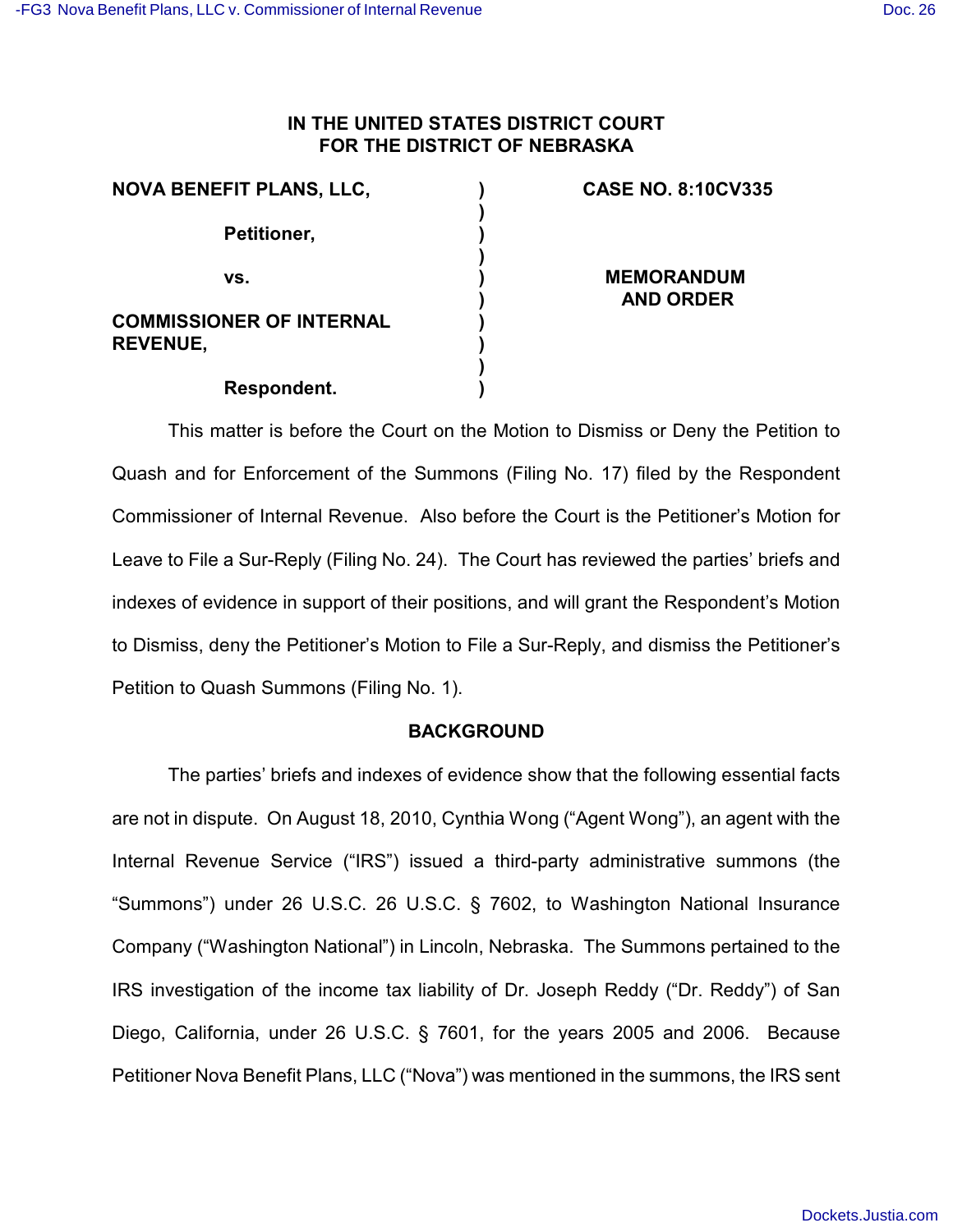Nova notice of the Summons on August 23, 2010, in compliance with 26 U.S.C. § 7609.

The Summons generally requested documents relating to life insurance products issued or marketed to Dr. Reddy. It also made several requests seeking information on Washington National's relationships with other entities and insurance products. The provisions in the Summons directly referencing Nova requested that Washington National

produce:

4. All documents reflecting the relationship between Washington National and NOVA Benefit Plans, LLC with respect to any and all life insurance products that were in effect at any time during the period beginning January 1, 2005 through the date this summons was issued.

5. All agreements between Washington National and NOVA Benefit Plans, LLC regarding the marketing, advertising and/or sales of any or all of the life insurance products that were in effect at any time during the period beginning January 1, 2005 through the date this summons was issued.

(Filing No. 2-2 at 10.)

The Summons also referenced the Sickness Accident Disability Indemnity Plan &

Trust ("SADI Trust") and Wayne H. Bursey, who is identified in Nova's brief as the

president of Nova. These provisions requested:

6. All documents reflecting the relationship between Washington National and Sickness Accident Disability Indemnity Plan & Trust with respect to any and all life insurance products that were in effect at any time during the period beginning January 1, 2005 through the date the summons was issued.

7. All agreements between Washington National and Sickness Accident Disability Indemnity Plan & Trust regarding the marketing, advertising and/or sales of any or all of the life insurance products that were in effect at any time during the period beginning January 1, 2005 through the date this summons was issued.

8. All documents reflecting the relationship between Washington National and Wayne H. Bursey with respect to any and all life insurance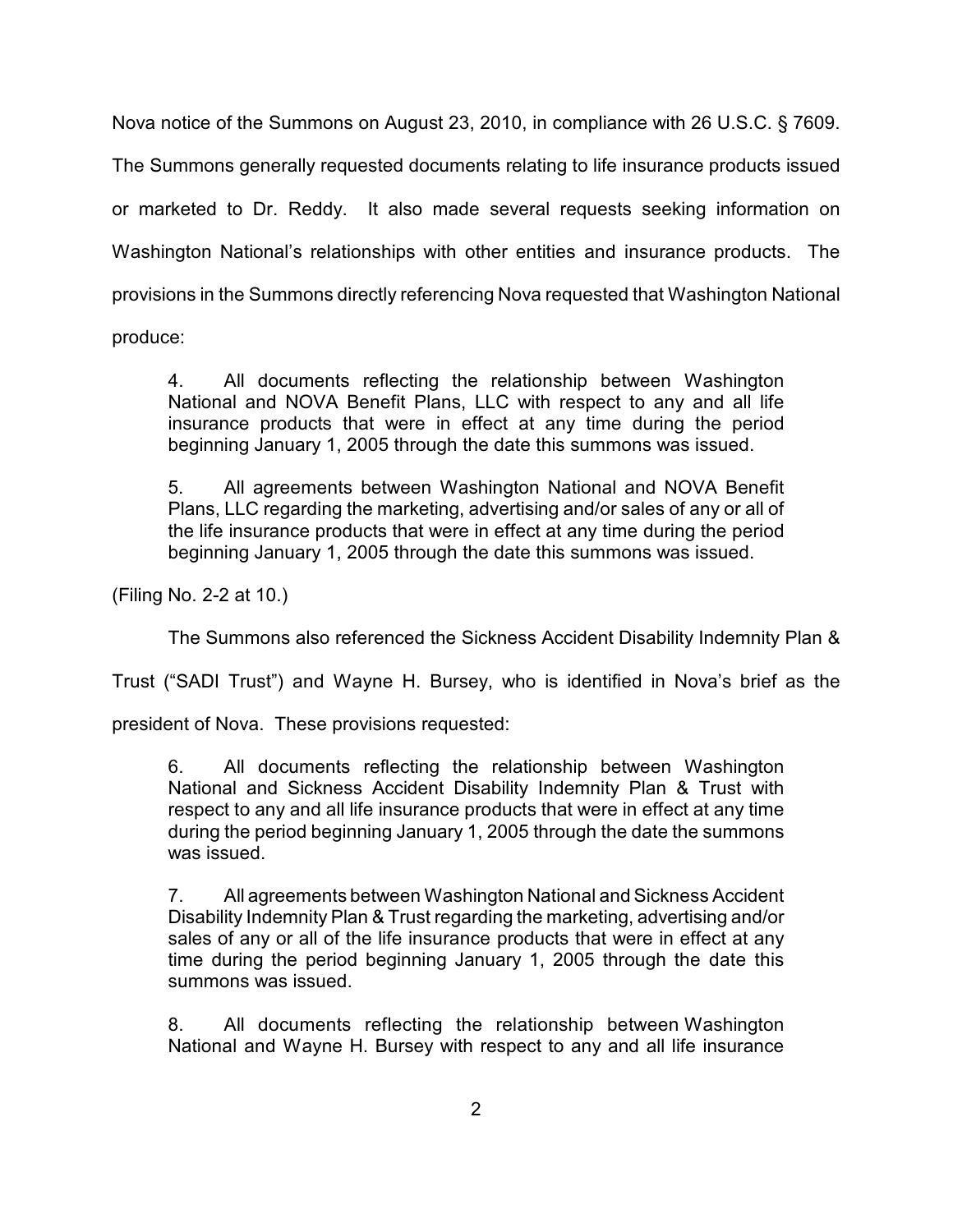products that were in effect at any time during the period beginning January 1, 2005 through the date this summons was issued.

9. All agreements between Washington National and Wayne H. Bursey regarding the marketing, advertising and/or sales of any or all of the life insurance products that were in effect at any time during the period beginning January 1, 2005 through the date this summons was issued.

10. All agreements between Washington National and any and all persons or entities other than NOVA Benefit Plans, LLC, the Sickness Accident Disability Indemnity Plan & Trust, the Trustee of the Sickness Accident Disability Indemnity Plan & Trust regarding the marketing, advertising, and sales of any and all of the life insurance products that were in effect at any time during the period beginning January 1, 2005 through the date this summons was issued.

(Filing No. 2-2 at 10-11.)

Nova claims that on April 13, 2010, the United States District Court for the Eastern District of Wisconsin issued a federal grand jury subpoena to Nova, seeking a broad array of documents. Nova also claims that on April 20, 2010, armed agents from the Criminal Investigation Division of the IRS raided the premises that Nova shares with several other entities, pursuant to search warrant issued by the United States District Court for the District of Connecticut, authorizing the seizure of materials relating to "419 Plans." Nova claims that the documents sought from Washington National came into the possession of the IRS, pursuant to that raid. Nova asks that the Court quash the Summons in its entirety or, in the alternative, stay adjudication of Nova's petition until the criminal investigation of Nova has been completed. The IRS seeks to dismiss or deny the petition to quash, and for summary enforcement of the Summons.

#### **DISCUSSION**

"In order to encourage effective tax investigations, Congress has endowed the IRS with expansive information-gathering authority." *United States v. Arthur Young & Co.*, 465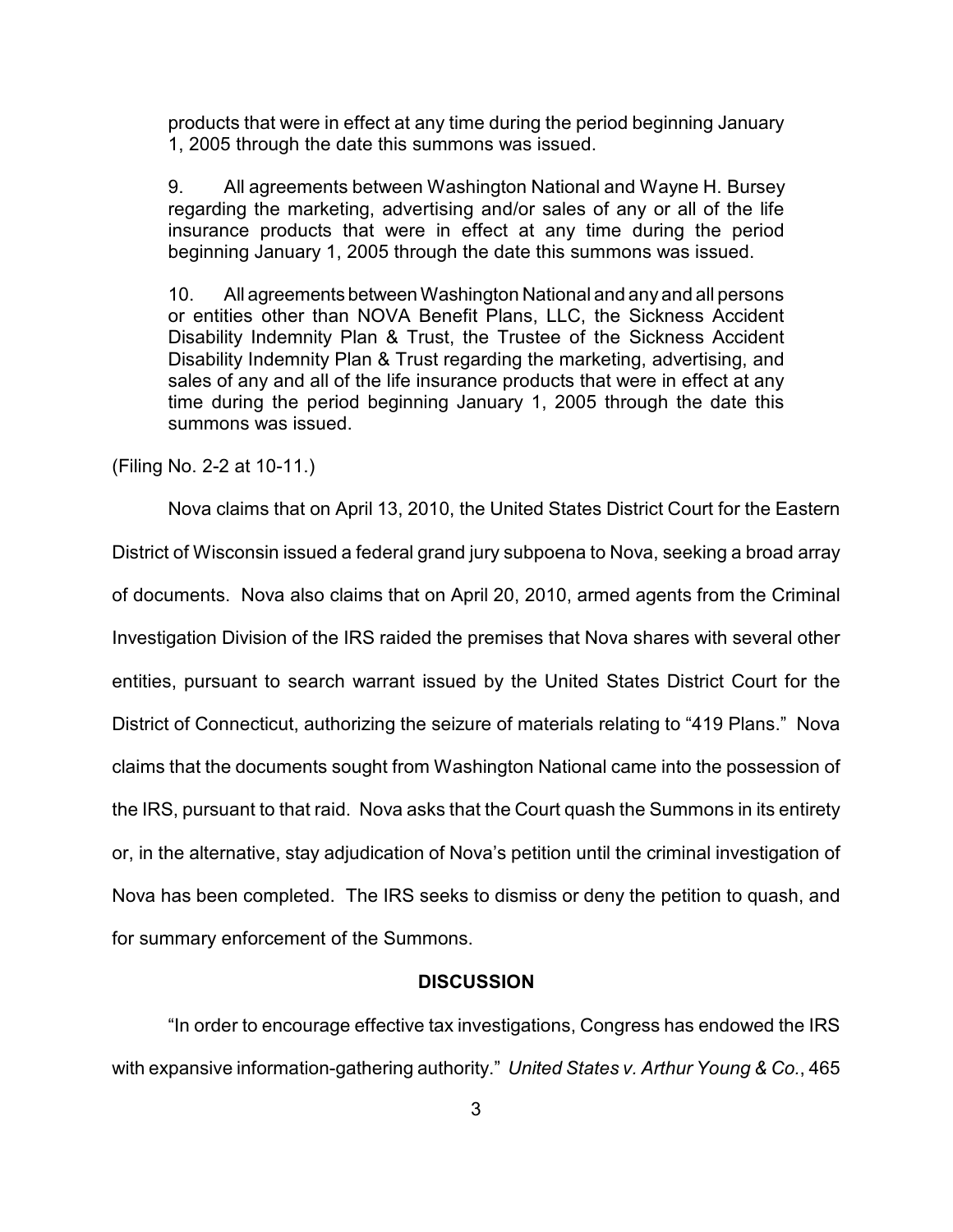U.S. 805, 816 (1984). Title 26 U.S.C. § 7602(a) grants the IRS broad authority to issue summonses in connection with tax investigations. When a petition to quash an IRS summons is filed, the IRS may, in that proceeding, also seek to compel compliance with the summons. § 7609(b)(2)(A). Such enforcement proceedings are summary in nature. *See Robert v. United States*, 364 F.3d 988, 994 (8th Cir. 2004); *United States v. Moon*, 616 F.2d 1043, 1047 (8th Cir. 1980). "While § 7602 is subject to the traditional privileges and limitations, any other restrictions upon the IRS summons power should be avoided absent unambiguous directions from Congress." *Arthur Young*, 465 U.S. at 816 (internal citations and quotations omitted). The Supreme Court has identified four factors that the government must show to establish a prima facie case to enforce a summons: (1) the investigation is conducted pursuant to a legitimate purpose; (2) the inquiry is relevant to that purpose; (3) the information sought is not already within the IRS's possession; and (4) the administrative steps required by the Internal Revenue Code have been followed. *United States v. Powell*, 379 U.S. 48, 57-58 (1964).

If the IRS meets its burden of establishing a prima facie case, the opponent of the summons can rebut the IRS's case by successfully challenging any of the *Powell* factors or by demonstrating that enforcement of the summons would result in an "abuse" of the court's process. *Id.* at 58. However, district courts should be "slow to erect barriers to enforcement of IRS summonses where the summonses are being used to further the IRS mission of effectively investigating taxpayer liabilities." *Robert v. United States*, 364 F.3d 988, 996 (8th Cir. 2004). As such, the burden on the IRS to establish its prima facie case is "slight," and the burden to rebut one or more of the *Powell* factors is great. *Id.* (citing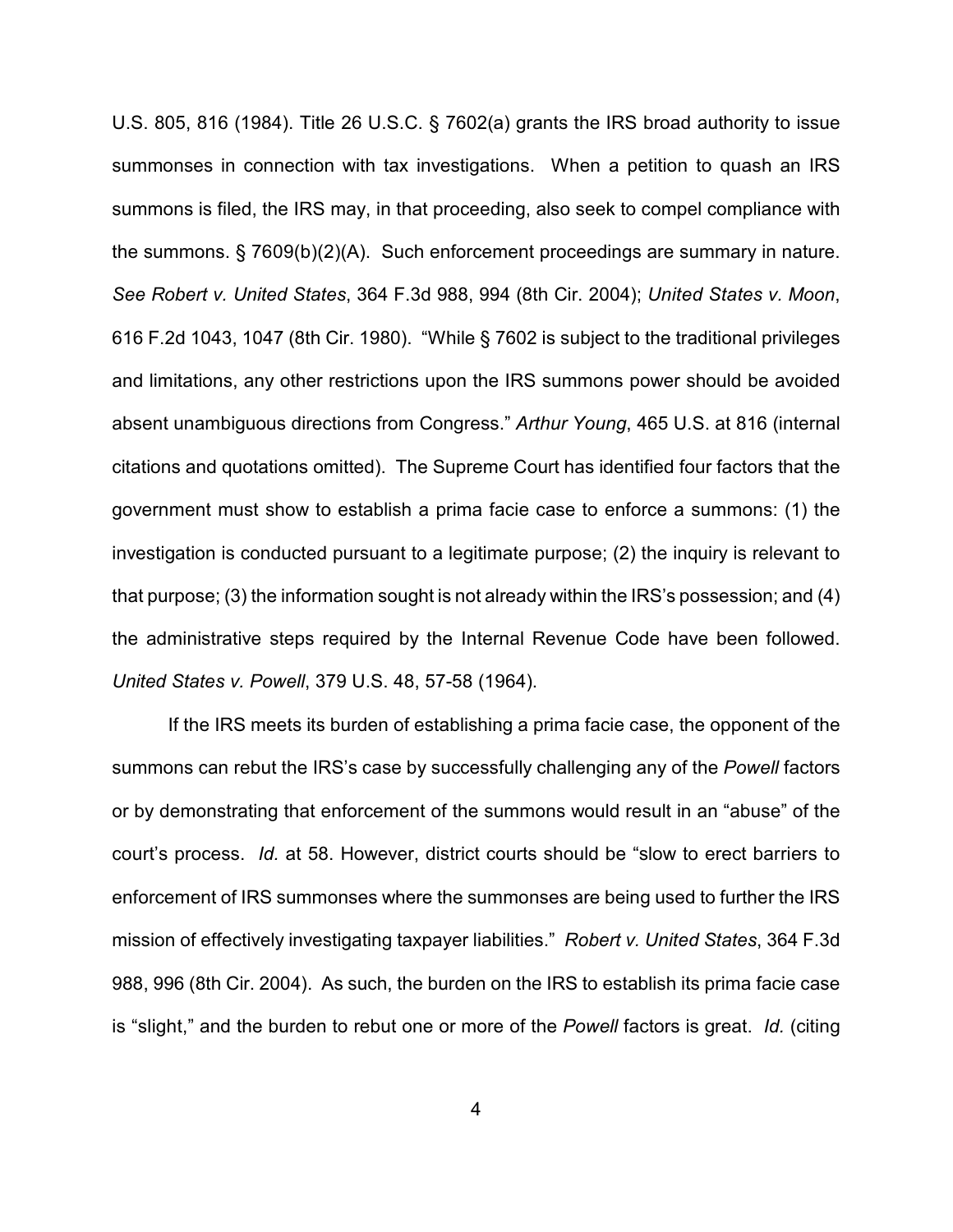*United States v. Claes*, 747 F.2d 491, 494 (8th Cir. 1984) ("That burden is a heavy one. The party must show either that the IRS is acting in bad faith or that the IRS has abandoned any civil purpose in the investigation.")).

# *The Prima Facie Case*

The Court first finds that the IRS has met its minimal burden of establishing a prima facie case based on the declaration of Agent Wong. "The Commissioner may establish a prima facie case for enforcement of a summons by a 'minimal showing of good faith compliance with summons requirements.'" *United States v. Norwood*, 420 F.3d 888, 892 (8th Cir. 2005) (quoting *United States v. Moon*, 616 F.2d 1043, 1046 (8th Cir. 1980). "Such good faith can be demonstrated by the affidavit on an IRS agent." *Id.* 

Agent Wong's declaration (Filing No. 19-1) demonstrates good faith on each of the *Powell* factors. First, her affidavit establishes that the Summons was issued for a proper purpose. Agent Wong states that she is investigating the income tax liability of Dr. Reddy, and the information requested may shed light on the tax treatment of certain insurance products as they relate to Dr. Reddy. Second, Agent Wong shows that the information requested is relevant to Dr. Reddy's income tax liability. The requested documents may aid in determining the tax treatment of certain insurance products and whether that treatment affects deductions claimed by Dr. Reddy. Third, Agent Wong states that the IRS does not possess the records requested by the summons and, to date, Washington National has failed to produce them. Last, the IRS has followed all administrative steps. Agent Wong testifies that all the administrative steps have been taken in serving the summons upon Washington National and all persons identified in the Summons. Further,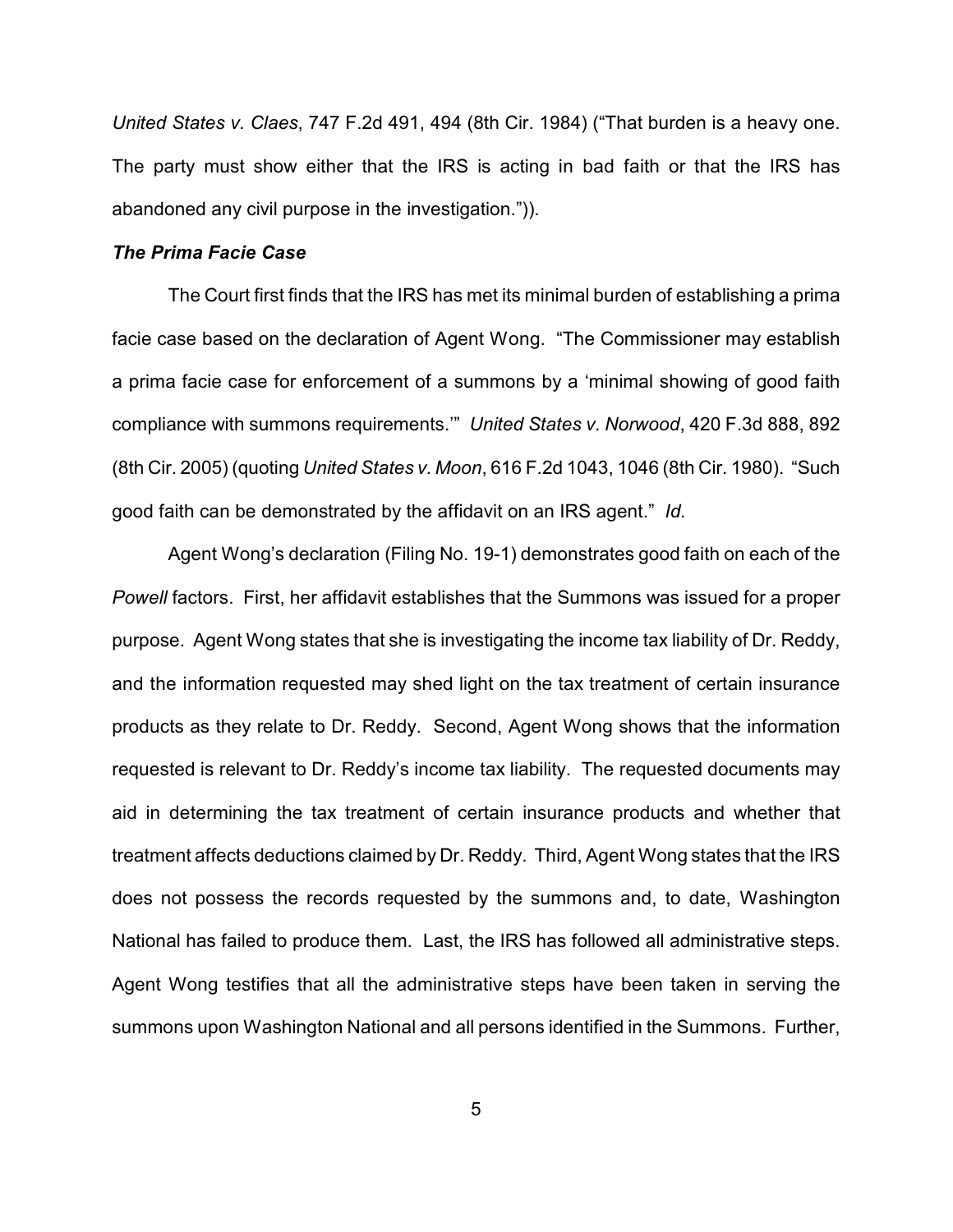the declaration states that there has been no referral with respect to Dr. Reddy to the United States Department of Justice. *See* 26 U.S.C. § 7602(d). Each of the *Powell* factors are shown, in good faith, by Agent Wong's declaration, and the IRS has met its minimal burden of establishing a prima facie case.

#### *Petitioner Rebuttal*

The Court finds that Nova has not successfully challenged any of the *Powell* factors or established that enforcement of the summons would abuse the judicial process.

#### **1. Improper Purpose**

First, Nova argues that the Summons was issued for an improper purpose because Dr. Reddy is not the focus of the vast majority of documents sought by the Summons, making the requests overbroad. In other words, Nova claims that the IRS is conducting a fishing expedition to obtain information about the relationship between Nova and Washington National.

In its Petition to Quash, Nova claims that the IRS is acting to "circumvent its own agreements with counsel, so ordered by the District of Connecticut . . . [m]ore specifically, by agreement with counsel, so ordered by the Court, the Government is not supposed to review the hundreds of boxes of documents it seized in the April 20, 2010 Raid." (Filing No. 1, Petition, at 7.) The Court's own review of the docket in the Connecticut case does not cast light on how the IRS may be violating any agreement or court order. The motion attached to Nova's Index of Evidence (Filing No. 2-3) was denied as moot by the District of Connecticut. *See Pettibone Tavern LLC, et al. v. IRS*, Case No. 3:10-mc-64-AVC, Filing No. 31 (D. Conn. Sept. 13, 2010). Further, Nova has not submitted as evidence or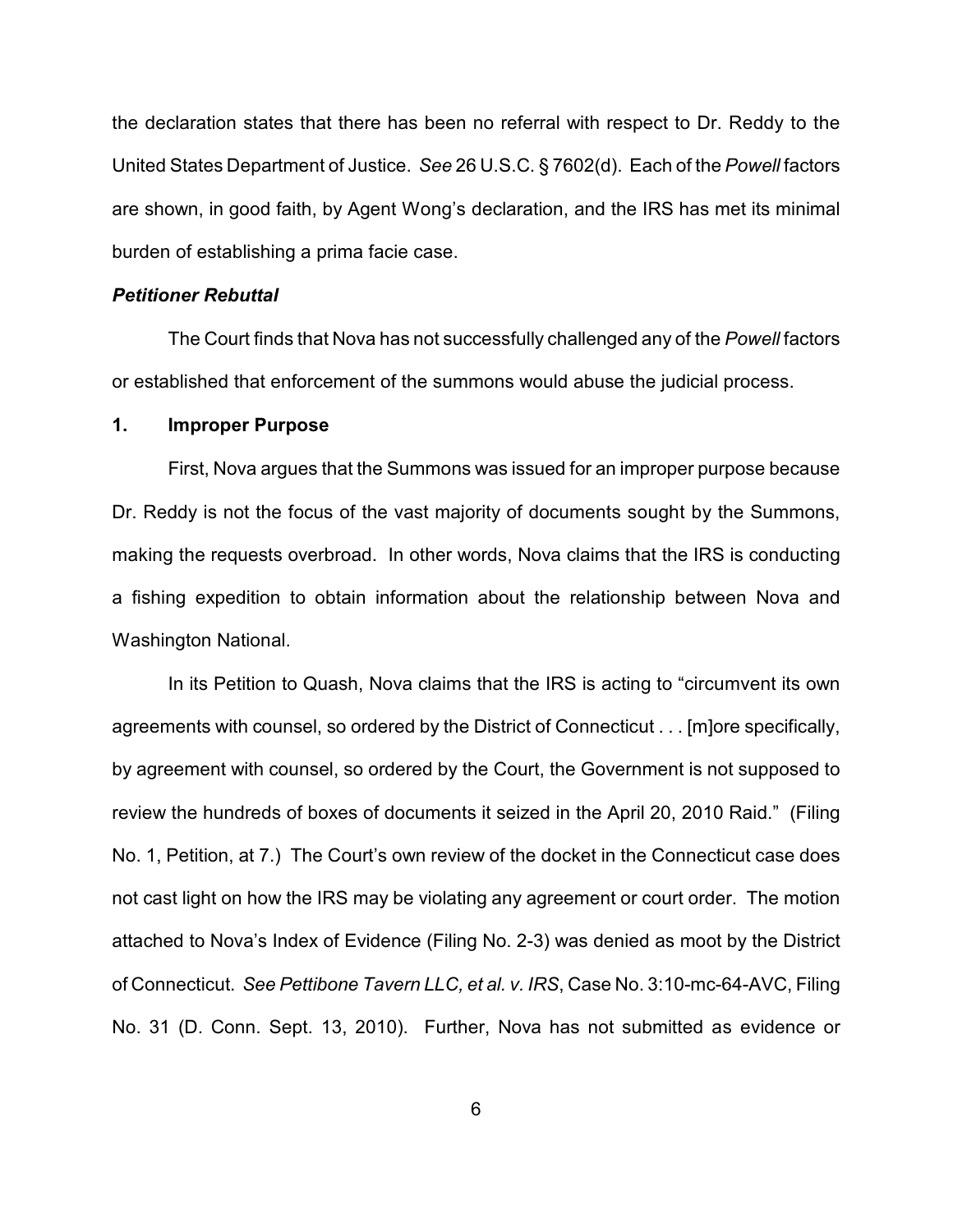otherwise identified an order or stipulation that shows the IRS agreed it would not review illicitly obtained documents.<sup>1</sup> Thus, the evidence does not support Nova's claim that the IRS is "circumventing an order of the District of Connecticut" or "undermin[ing] the public trust in our federal government." (Filing No. 1, Petition, at 3.)

# **2. Relevance**

Nova claims that the Summons is wholly irrelevant to a determination of Dr. Reddy's tax liability. Section 7602(a)(1) of the Internal Revenue Code, with regard to tax liability inquiries, permits the IRS "[t]o examine any books, papers, records, or other data which *may be* relevant or material to such inquiry." (Emphasis added). The relevance of an IRS summons "is not to be judged by the relevance standards used in deciding whether to admit evidence in federal court." *Arthur Young*, 465 U.S. at 814. The Supreme Court stated that the "may be" language in the statute "reflects Congress' intention to allow the IRS to obtain items of even *potential* relevance to an ongoing investigation, without reference to its admissibility." *Id.* (emphasis in original). Thus, to demonstrate that the Summons fails on this issue, Nova must show that the requests lack even *potential* relevance to the IRS investigation of Dr. Reddy.

 $1$  The docket in Case No. 3:10-mc-64-AVC, from the District of Connecticut shows one stipulation entered into by the petitioners in that case and the United States Government. Nova was not a party to the stipulation, nor does Nova establish a connection with any of the parties to the stipulation. Even if the stipulation applied to Nova, it clearly states that the IRS would have the opportunity to copy the originals before returning them. *See Pettibone Tavern LLC, et al. v. IRS*, Case No. 3:10-mc-64-AVC, Filing No. 43 (D. Conn. Sept. 13, 2010). The subsequent order merely puts judicial force behind the agreement. However, the Court notes that it is impossible to determine if this is the agreement and order, if any, Nova refers to because Nova fails to identify a specific order or agreement.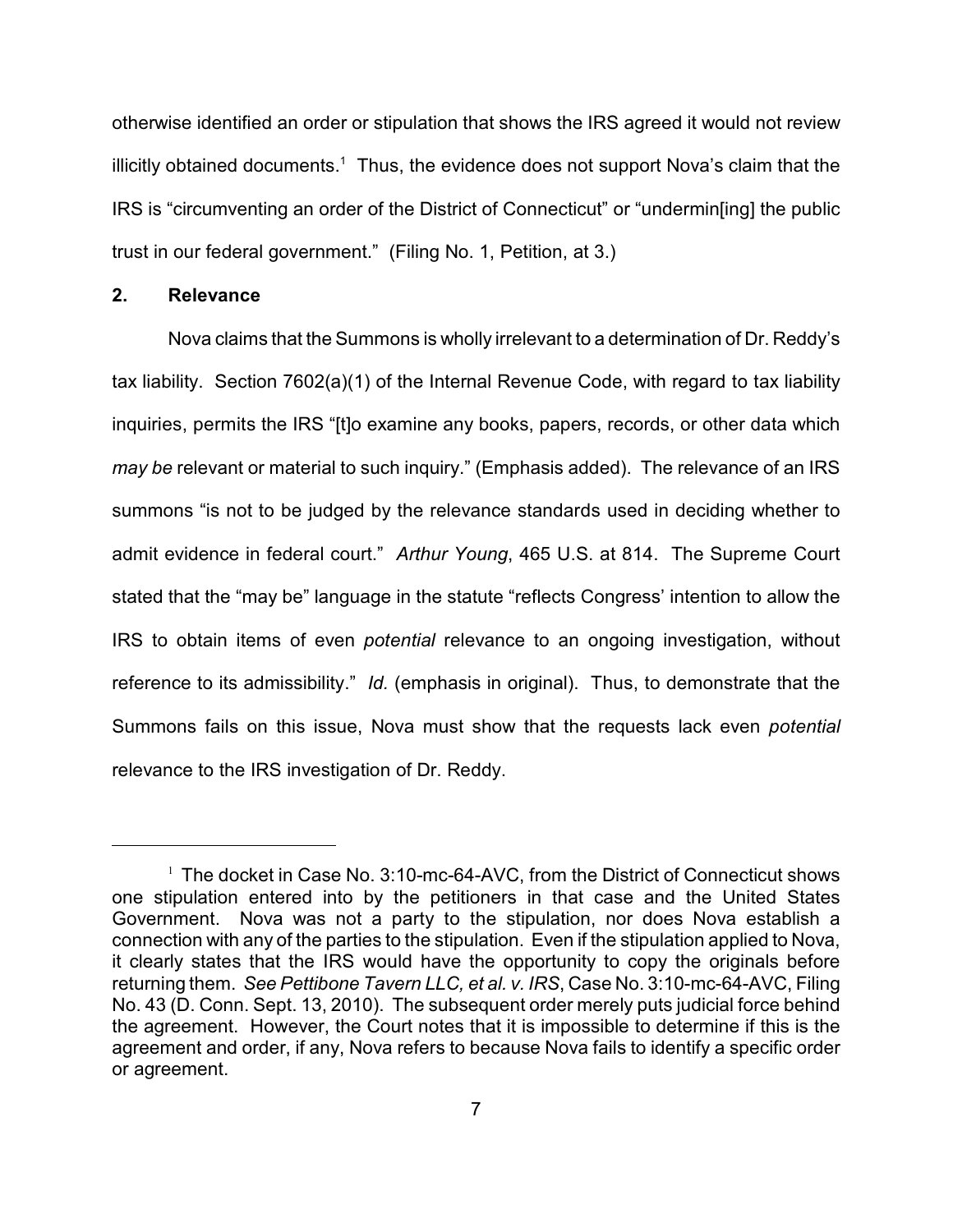Nova argues that even if the documents requested make the IRS investigation easier by providing a greater understanding of Nova's relationship to Washington National, the Summons exceeds the boundaries of good faith. Nova argues that this case is analogous to *United States v. Matras*, 487 F.2d 1271 (8th Cir. 1973). In *Matras*, the IRS sought company-wide budgets to aid a routine income tax investigation. *Id.* at 1272. The district court found that general budgets "are only a projection of what the actual transactions would be," and held that the request was therefore not relevant to the IRS investigation. *Id.* The Eighth Circuit affirmed stating that requests for a general budget merely provided a "road map" that would make the investigation more convenient, but imposed unnecessary burdens on the party subject to the summons. *Id.* at 1274.

The requests made by the IRS in this case are distinguishable. Agent Wong's declaration states that the requests are for the purpose of determining the tax implications of Dr. Reddy's participation in certain life insurance products. Thus, while the requests seek a broad array of documents, they are more than a general "road map" because they relate to Washington National's relationships with the specific entities and insurance products in question. Thus, unlike the general budget requests in *Matras*, the documents sought by the IRS in this case aid in the understanding of actual transactions. For example, the tax treatment relative to Dr. Reddy's participation in the life insurance products for periods of time, even after 2006, could shed light on the tax treatment that should be given to the products during 2005 and 2006. Thus, the evidence does not suggest that, solely for the sake of convenience, the IRS has imposed unnecessary burdens on Washington National.

8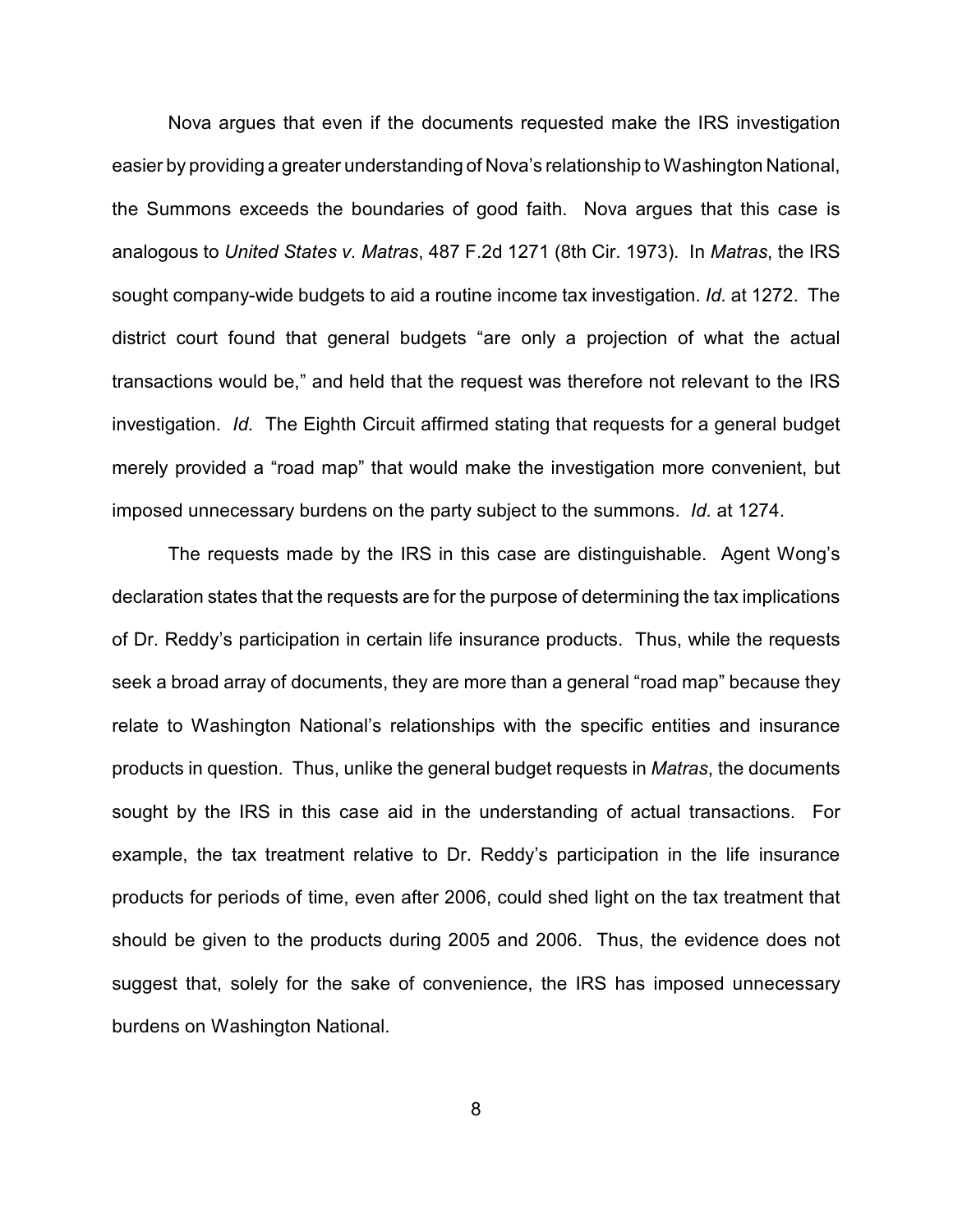Nova also claims that this case is comparable to *United States v. Monumental Life Ins. Co.*, 440 F.3d 729 (6th Cir. 2006). In *Monumental Life*, an IRS summons requested from an insurance company, a "voluminous amount of highly sensitive proprietary information about [the insurance company's] general administration of its products." *Id.* at 736. In contrast, the requests in this case relate solely to Washington National's relationship to Nova and other entities regarding the SADI Trust, they do not seek information regarding Washington National's general administration. Other than Nova's claims to the contrary, there is no evidence that the requests have *no* potential to reveal information bearing on Dr. Reddy's tax liability, nor that compliance with the requests would be overly burdensome.<sup>2</sup> Thus, based on the evidence in the record, the Court cannot conclude that the documents requested are clearly irrelevant, and Nova has not met its heavy burden.

### **3. Documents Already in Possession of the IRS**

Nova next argues that the documents requested are already in possession of the IRS as a result of the April 20, 2010, IRS raid. Nova also claims that it already has complied with the IRS investigation of Dr. Reddy. Other than these general claims, Nova does not specify what was seized in the hundreds of boxes allegedly removed from its premises. In sum, there is no evidence that the documents and information sought by the Summons are already in the possession of the IRS.

### **4. Administrative Steps**

 $2$  Nova suggests that the IRS may be trying to circumvent the more strict "John Doe" requirements of 26 U.S.C. § 7609(f). However, the Summons identifies Dr. Reddy and therefore the rigid requirements of § 7609(f) do not apply.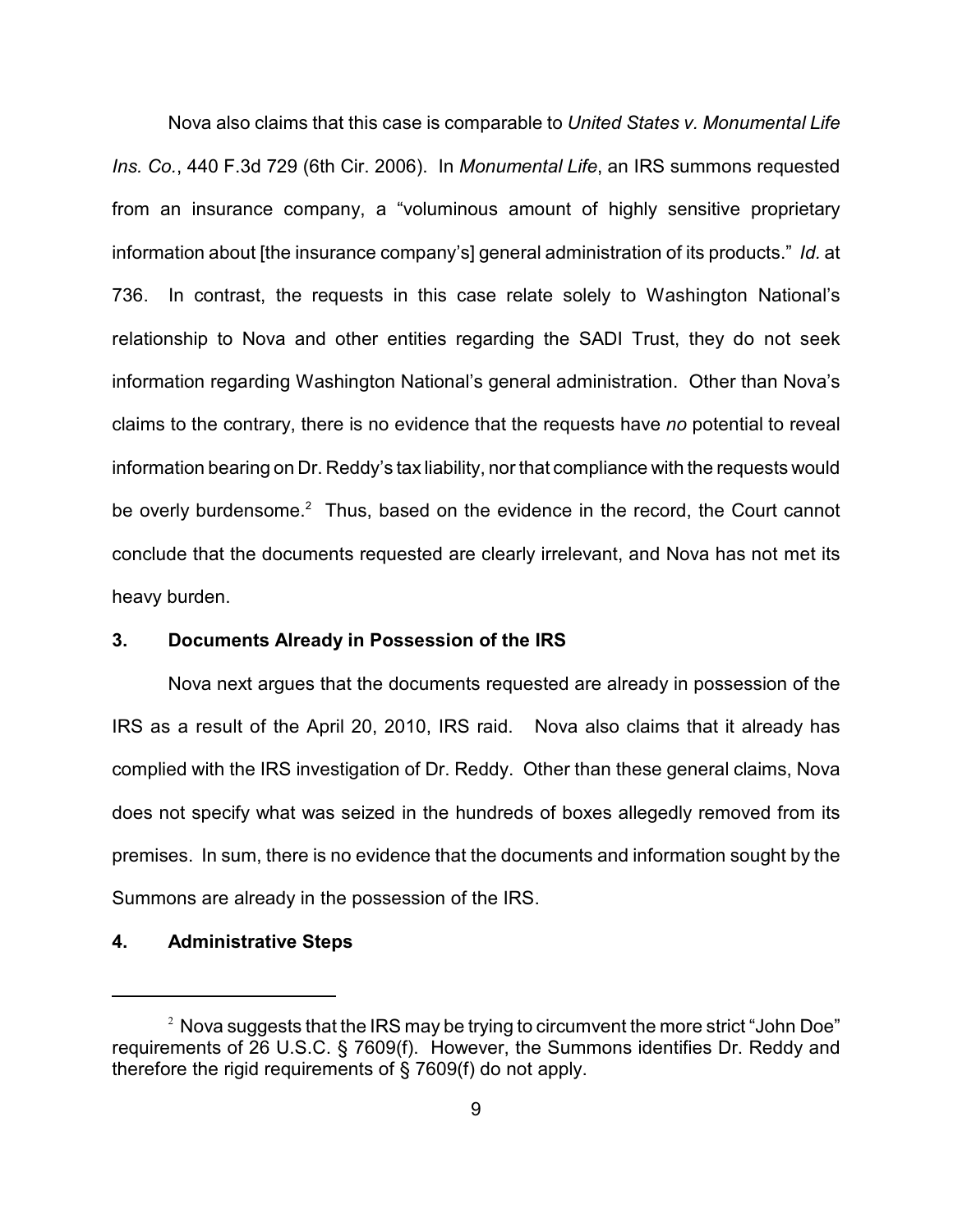Nova finally argues that the IRS's purpose in seeking documents through the Summons is improper because NOVA is under an ongoing criminal investigation by the IRS. (Filing No. 18, Petition, at 3.) There is no evidence of a referral to the Department of Justice as defined by 26 U.S.C. § 7602(d)(2) to show the existence of an ongoing criminal investigation of Dr. Reddy. However, Nova claims that § 7602(d)(2) bars the Summons to Washington National because Nova is under a criminal investigation. However, the IRS seeks records from Washington National, not Nova itself. Further, although Nova claims that the Eastern District of Wisconsin issued a grand jury subpoena, and the District of Connecticut issued a search warrant, it has not included any documentation of criminal proceedings in the record. The Court's own cursory search of both courts' dockets fails to reveal evidence of ongoing criminal proceedings against Nova. Thus, even if a Justice Department referral against Nova has been made, there is no evidence of such proceedings and the Court cannot conclude that these allegations are sufficient to meet Nova's heavy burden. The IRS has properly served copies of the Summons to Washington National Insurance Company and given notice of the Summons to the parties identified in the Summons as required by IRC Sections 7602, 7603, and 7609. Further, there is no evidence of a Justice Department referral against Dr. Reddy, Washington National, or Nova itself. Thus, Nova has not shown that the IRS failed to follow proper administrative steps.

#### **CONCLUSION**

Agent Wong's declaration satisfies the minimal burden placed on the IRS to establish its prima facie case. Nova has not presented sufficient evidence to meet its burden of rebutting any element of that prima facie case. The arguments contained in